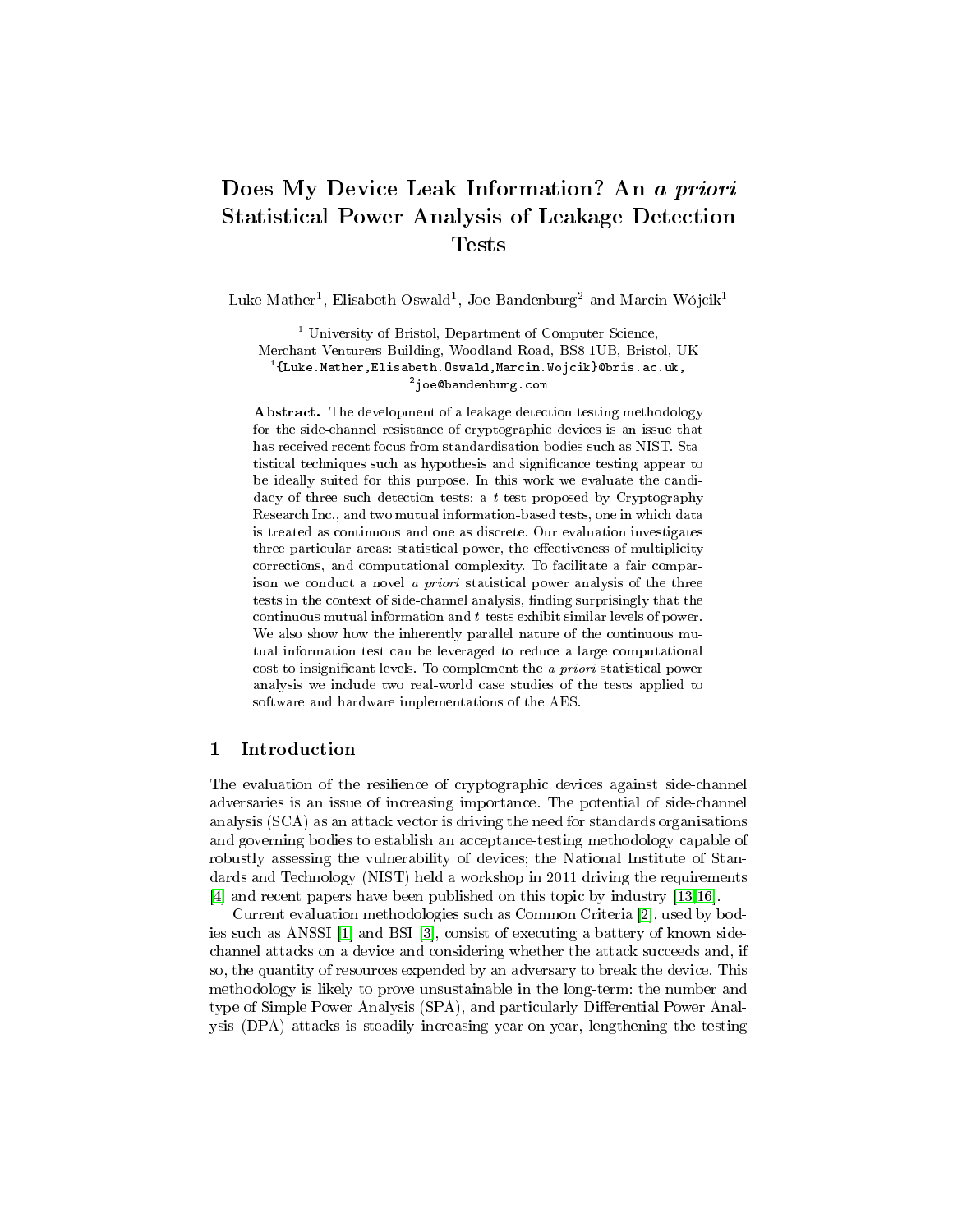process and forcing evaluation bodies to keep up-to-date with an increasingly large, technically complex and diverse number of researched strategies.

A desirable complement or alternative to an attack-focused evaluation strategy is to take a 'black-box' approach; rather than attempting to assess security by trying to find the data or computational complexity of an optimal adversary against a specific device, we can attempt to quantify whether  $any$  side-channel information is contained in power consumption data about underlying secrets without having to precisely characterise and exploit leakage distributions. We describe this as a detection strategy; the question any detection test answers is whether *any* side-channel information is present, and *not* to precisely quantify the exact amount or how much of it is exploitable. Detection-based strategies can be used to support `pass or fail' type decisions about the security of a device [\[13\]](#page-19-0), or can be used to identify time points that warrant further investigation.

In practice we estimate information leakage, and so any reasonable detection strategy should ideally incorporate a degree of statistical rigour. In this paper we provide a comprehensive evaluation of three leakage detection hypothesis tests in the context of power analysis attacks: a  $t$ -test proposed by [\[13\]](#page-19-0), and two tests for detecting the presence of zero mutual information  $(MI)$ —one in which power traces are treated as continuous data (hereafter the CMI test) [\[10\]](#page-18-4), and one as discrete (hereafter the DMI test) [\[9\]](#page-18-5).

Our contribution Previous work in the context of side-channel analysis has assessed detection tests through practical experimentation only [\[13\]](#page-19-0). This approach creates flawed comparisons of tests for reasons similar to those encountered in the practical analysis of distinguishers in DPA [\[28\]](#page-19-2); the effects of sample size and estimation error on detection test performance cannot be quantified in a practical experiment and consequently it becomes difficult to draw fair comparisons that apply in a general context. To ensure a fair comparison in this work we perform an a priori statistical power analysis<sup>[1](#page-1-0)</sup> of the three detection tests using a variety of practically relevant side-channel analysis scenarios. The analysis allows us to study the effects that sample size, leakage functions, noise and other hypothesis testing criteria have on the performance of the detection tests in a fair manner. In addition to statistical power, we also investigate the computational complexity of the tests and the effectiveness of multiplicity corrections.

Related work An alternative to the black-box strategy is the 'white-box' leakage evaluation methodology proposed by Standaert et al. [\[26\]](#page-19-3). Their methodology requires an estimation of the conditional entropy of a device's leakage distribution using an estimated leakage model. This allows for a tighter bound on the amount of information available to an adversary, but requires additional computational

<span id="page-1-0"></span> $1$  The overlap in terminology of the *statistical* power analysis of hypothesis tests with the entirely different differential or simple power analysis technique is unfortunate. To establish a reasonable separation of terminology we will use `DPA' or `SPA' to address the latter technique, and 'statistical power' when referencing the former topic.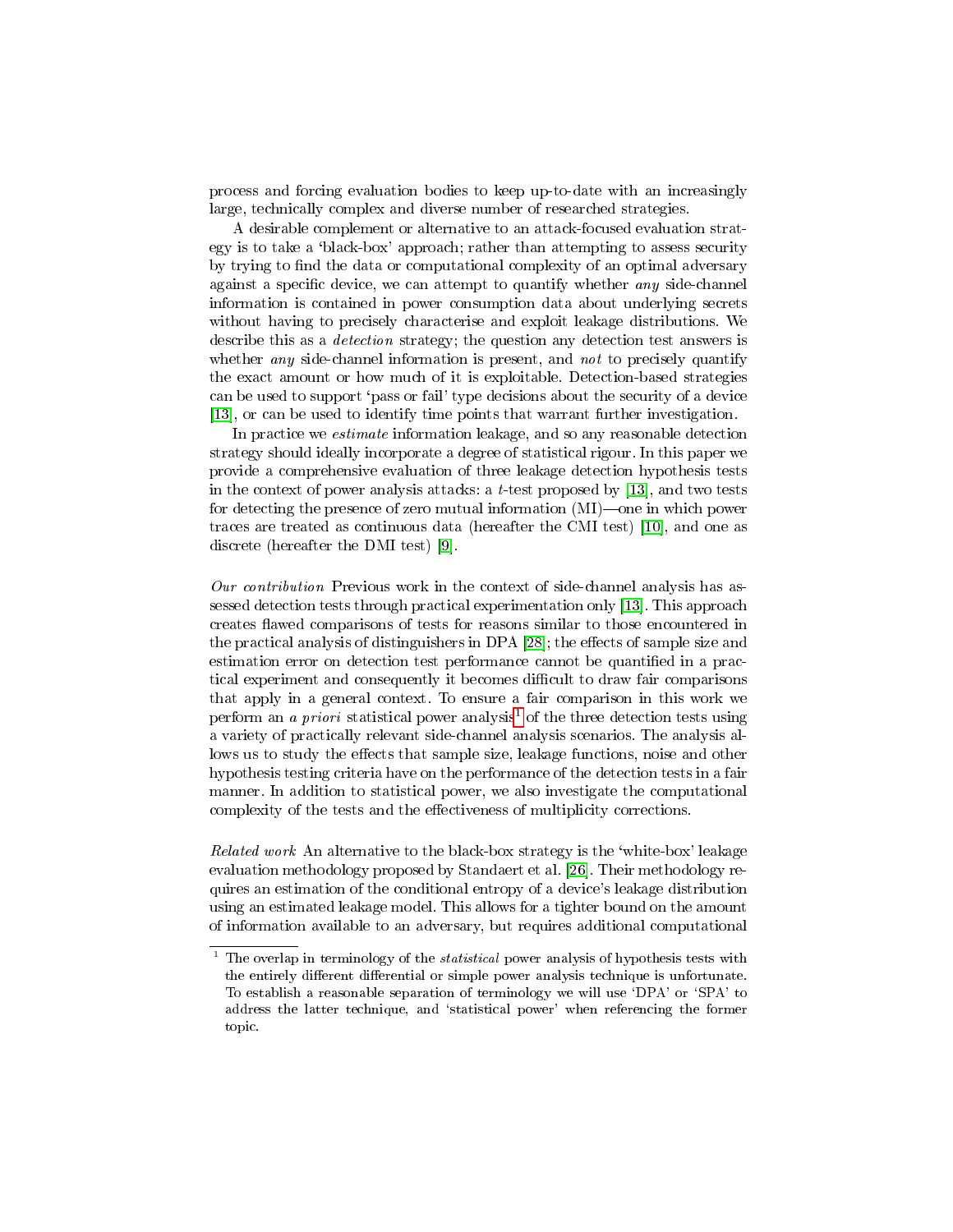expense and the ability to profile a device, and bounding estimation error in the results is non-trivial. The black-box detection approach outlined in this work does not require any device profiling, trading-off the ability to estimate the  $ex$ ploitable information leakage contained within the device for efficiency gains and the ability to increase robustness through statistical hypothesis testing. A detection strategy may be used as a complement to the approach of Standaert et al. by identifying a subset of time points that are known to leak information and can be further explored in a white-box analysis.

There is no previous *a priori* power analysis study of these three tests in the context of SCA. A generic analysis of the CMI test and additional nonparametric hypothesis tests was conducted in [\[10\]](#page-18-4), but does not consider the influence of variables such as noise and leakage function in the context of sidechannel analysis, and cannot be used in comparison with the DMI or t-tests.

 $Organisation$  In Section [4](#page-8-0) of this work we present the results of the first a priori statistical power analysis of the three detection tests in the context of sidechannel analysis. To support the a priori analysis we also provide a case study illustrating an example application of the tests to real-world traces acquired from a software and a hardware implementation of the AES in Section [5.](#page-12-0) Section [6](#page-16-0) discusses the computational complexity of the three tests.

#### 2 Introduction to selected hypothesis tests

#### <span id="page-2-0"></span>2.1 Side-channel analysis

We will consider a 'standard' SCA scenario whereby the power consumption  $T$  of a device is dependent on the value of some internal function  $f_k(x)$  of plaintexts and secret keys evaluated by the device. Using the random variable  $X \in \mathcal{X}$  to represent a plaintext and the random variable  $K \in \mathcal{K}$  to represent a sub-key, the power consumption T of the device can be modelled using  $T = L \circ f_k(x) +$  $\varepsilon$ , where L is a function that describes the data-dependent component of the power consumption and  $\varepsilon$  represents the remaining component of the power consumption modelled as additive random noise.

#### 2.2 Candidate tests

There are many hypothesis tests that may be used to detect information leakage: one can test for differences between particular moments (such as the mean) of leakage distributions, or one can test for any general differences between leakage distributions. In this work we consider three tests, one from the former category and two from the latter. In the former category, the Welch  $t$ -test [\[27\]](#page-19-4), used to assess the difference between the means of two distributions, has been proposed by Cryptography Research Inc. [\[13\]](#page-19-0). One can also analyse higher moments using tests such as the F-test [\[20\]](#page-19-5). Information leakage solely occurring in a particular higher moment is rare—to our knowledge, one example of this is in  $[20]$ —and so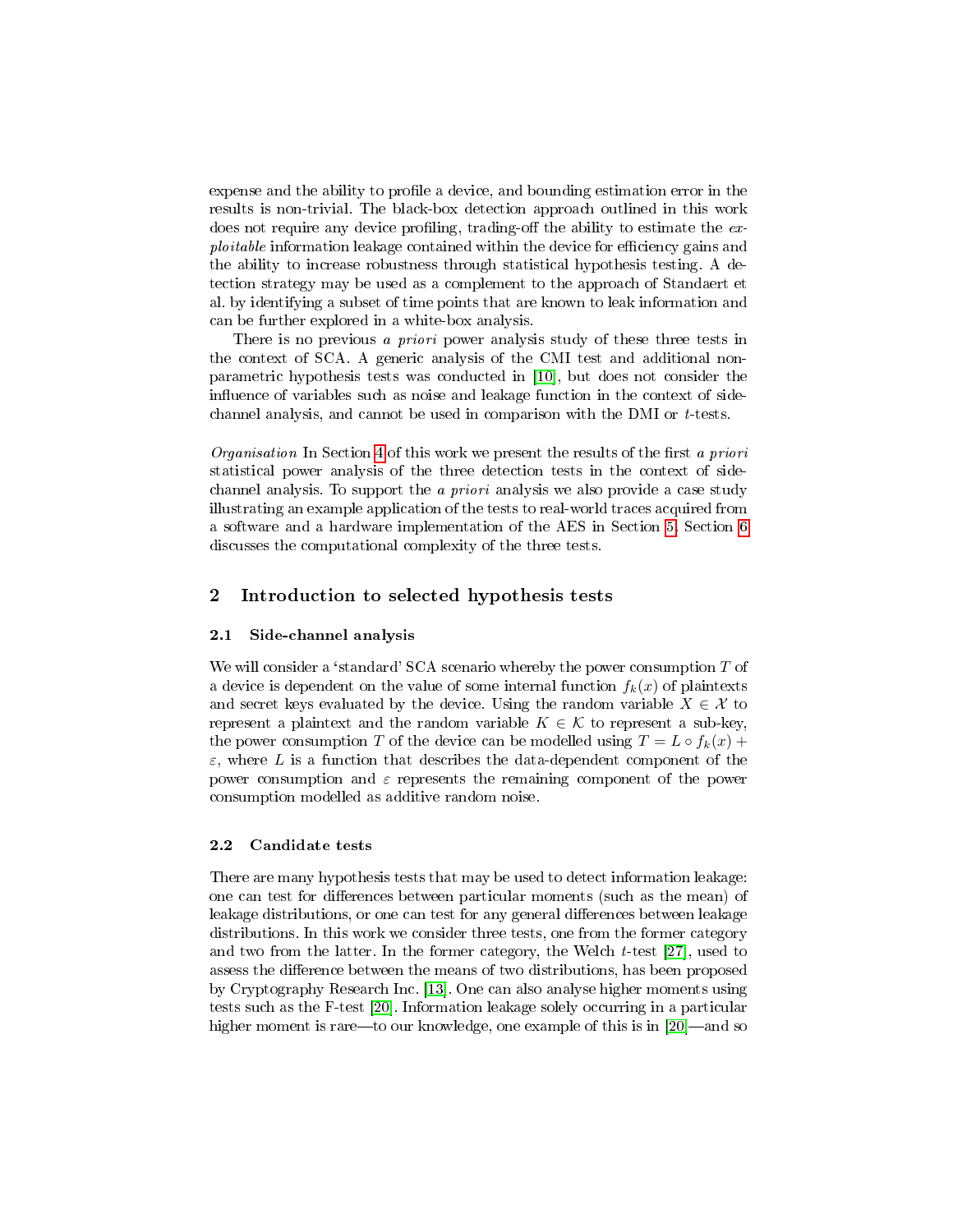a natural progression is to use a generic non-parametric test instead. Chatzikokolakis et al. and Chothia et al. present hypothesis tests capable of detecting the presence of discrete and continuous mutual information [\[9,](#page-18-5)[10\]](#page-18-4).

Whilst alternative non-parametric tests are available, mutual informationbased methods provide an intuitive measure and are frequently used in other contexts [\[23,](#page-19-6)[26\]](#page-19-3). There is a generic a priori power analysis comparing the CMI test and additional non-parametric hypothesis tests in [\[10\]](#page-18-4), finding that the CMI test compared favourably. The analysis does not discuss any of the side-channel specific variables described in Section [2.1](#page-2-0) and cannot be used in comparison with the *t*-test, but does suggests that an MI-based test is a natural choice for a generic test candidate. As such, we focus on the t-test and the two MI-based methods, and note that our evaluation strategy can be easily applied to other detection tests in the future.

The null hypothesis for any hypothesis testing procedure used in a detection context is that there is no information leakage: using the  $t$ -test, any statistically significant difference of means is evidence for an information leak, and using MI-based tests, any signicant non-zero mutual information is evidence.

The generic strategy followed by each test is to systematically evaluate each individual time point in a set of traces in turn. This is a 'univariate' approach, and in many cases is likely to be sufficient; vulnerabilities arising from suboptimal security measures are likely to manifest themselves as leakage detectable within a single time point. To detect leakage exploitable by  $n$ -th order attacks would necessitate the joint comparison of  $n$  time points. This results in a considerable increase on the the amount of computation required—the brute force strategy would be to analyse the joint distribution of every possible  $n$ -tuple of points—and additionally can substantially increase the complexity of the test statistics, with multivariate mutual information in particular becoming costly. Whilst an efficient multivariate strategy would be desirable, it is beyond the scope of this initial work.

#### 2.3 Difference-of-means and the  $t$ -test

Exploiting the difference-of-means  $\overline{T_1} - \overline{T_2}$  between two sets of power traces  $T_1$ and  $T_2$  partitioned on a single bit of a targeted intermediate state was proposed by Kocher et al. and is the canonical example of a generic DPA attack [\[17\]](#page-19-7). The same difference-of-means can also be used to detect information leakage, and was proposed as a candidate detection test in [\[13\]](#page-19-0).

Welch's  $t$ -test is a hypothesis test that (in the two-tailed case) tests the null hypothesis that the population means of two variables are equal, where the variables have possibly unequal variances, yielding a p-value that may or may not provide sufficient evidence to reject this hypothesis. The test statistic  $t$  is:

$$
t = \frac{\overline{T_1} - \overline{T_2}}{\sqrt{\frac{s_1^2}{N_1} + \frac{s_2^2}{N_2}}},\tag{1}
$$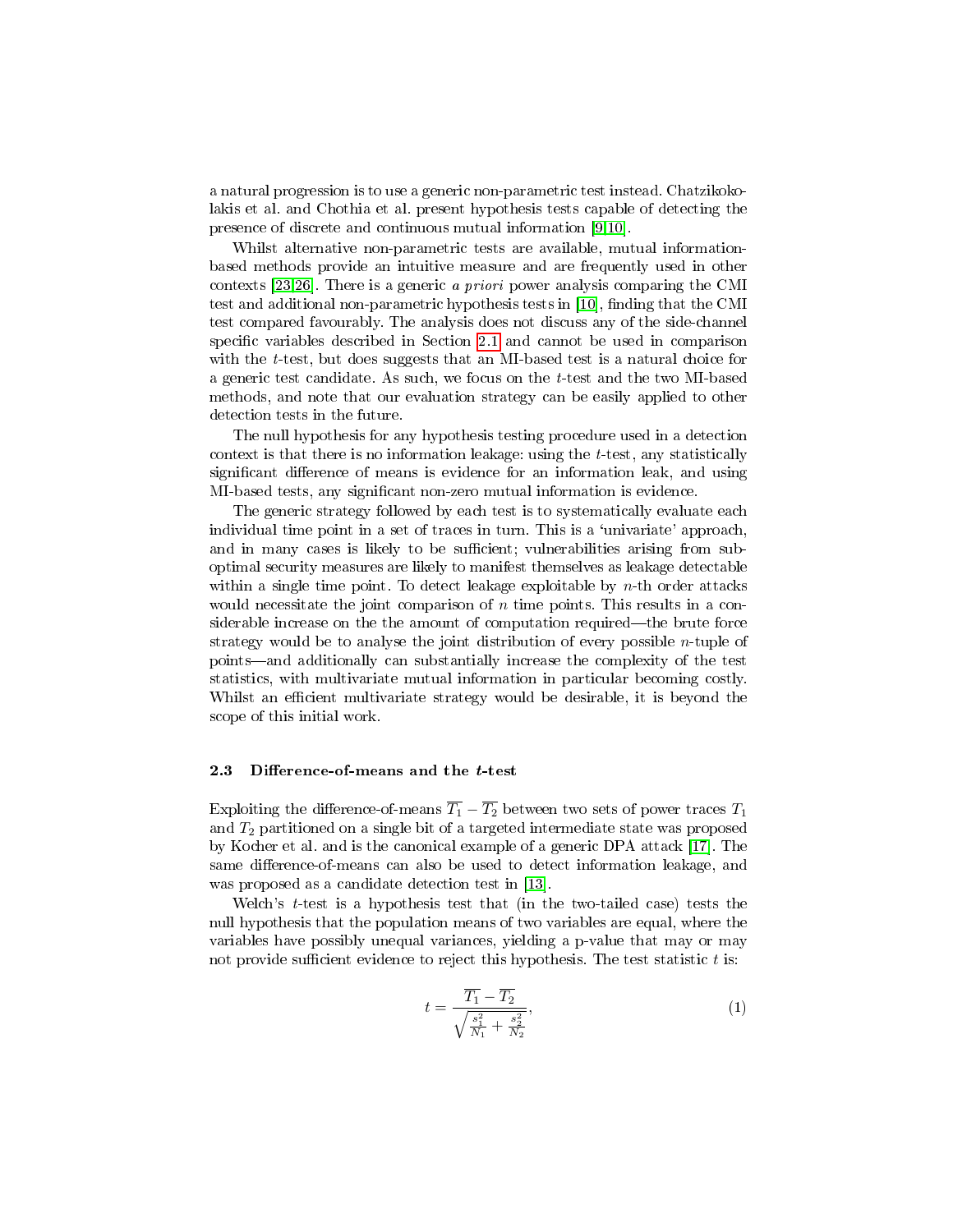where  $\overline{T_i}$ ,  $s_i^2$  and  $N_i$  are the sample means, sample variances and sample size of the *i*-th set  $T_i$ . Using this test statistic and the Welch-Satterthwaite equation<sup>[2](#page-4-0)</sup> to compute the degrees of freedom  $\nu$ , a p-value can be computed to determine whether there is sufficient evidence to reject the null hypothesis at a particular significance level  $1 - \alpha$ . Using the quantile function for the t distribution at a significance level  $\alpha$  and with  $\nu$  degrees of freedom, a confidence interval for the difference-of-means can also be computed.

Leveraging the t-test requires a partitioning of the traces based on the value of a particular bit of an intermediate state with the targeted algorithm, and therefore to comprehensively evaluate a device every single bit of every single intermediate state must be tested. To assess the  $i$ -th bit of a particular state for leakage (e.g. the output of SubBytes in a particular round), an evaluator must compute the intermediate values for the chosen state, using a set of chosen messages. Having recorded the encryption or decryption of the chosen messages, the resulting traces can be partitioned into two sets  $T_1$  and  $T_2$ , depending on the value of the  $i$ -th bit of the intermediate state. The test statistic  $t$  and corresponding p-values or confidence intervals can then be used to determine whether a difference between the means exists.

The  $t$ -test by design can only detect differences between subkeys that are contained within the mean of the leakage samples, and assumes that the populations being compared are normally distributed. In practice univariate leakage from unprotected devices is typically close enough to Gaussian for this condition to not be too restrictive [\[7,](#page-18-6)[8](#page-18-7)[,17\]](#page-19-7).

#### 2.4 Mutual information

Given two random variables X and Y, the MI  $I(X; Y)$  computes the *average* information gained about X if we observe Y (and vice-versa). The application of MI to detecting information leaks from a cryptographic device is straightforward: any dependence between subkeys and the power consumed by the device, giving  $I(K;T) > 0$ , may be evidence for an exploitable information leak<sup>[3](#page-4-1)</sup>.

The rationale for using MI to detect information leaks is that it compares distributions in a general way, incorporating all linear and non-linear dependencies between sub-keys and power values. Unfortunately, the estimation of MI is well-known to be a difficult problem. There are no unbiased estimators, and it has been proven that there is no estimator that does not perform differently depending on the underlying structure of the data [\[22\]](#page-19-8).

Recent results on the behaviour of zero MI can help to alleviate this problem. Chatzikokolakis et al. find the sampling distribution of MI between two discrete random variables when it is zero, where the distribution of one of the variables is known and the other unknown, and use this to construct a confidence interval

<span id="page-4-0"></span><sup>&</sup>lt;sup>2</sup> Using Welch-Satterthwaite, the degrees of freedom  $\nu$  for a *t*-distribution can be calculated as  $\nu = \frac{(s_1^2/N_1 + s_2^2/N_2)^2}{(s_1^2/N_1 + s_2^2/N_2 + s_1^2)/N_1}$  $\frac{(s_1/N_1+s_2/N_2)}{(s_1^2/N_1)^2/(N_1-1)+(s_2^2/N_2)^2/(N_2-1)}.$ 

<span id="page-4-1"></span> $3$  Under the assumption of the 'equal images under different sub-keys' property [\[24\]](#page-19-9) we can safely compute  $I(X;T)$ , if simpler.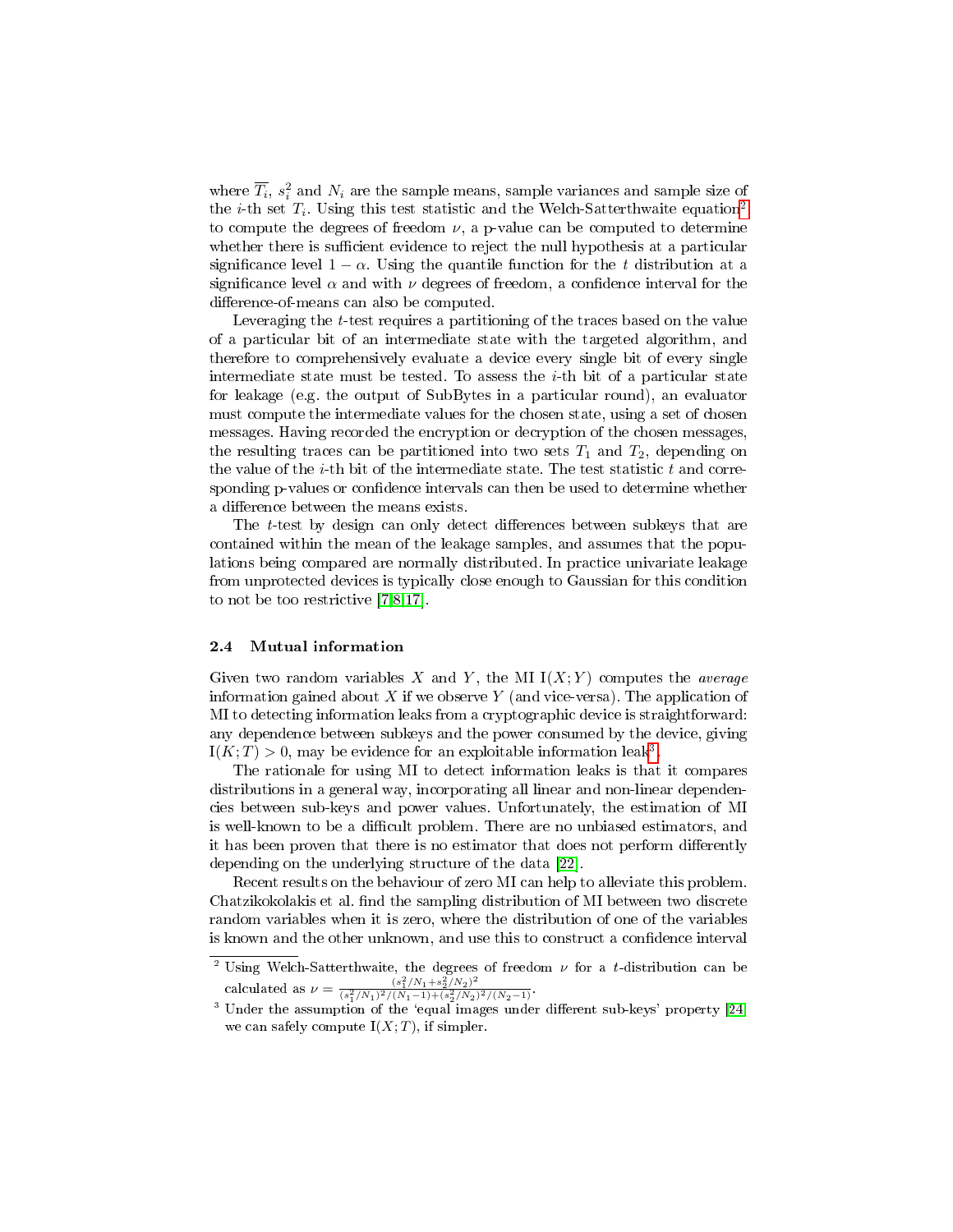test [\[9\]](#page-18-5). A second result from Chothia and Guha establishes a rate of convergence, under reasonable assumptions, for the sampled estimate for zero MI between one discrete random variable with a known distribution and one continuous random variable with an unknown distribution [\[10\]](#page-18-4). This result is then used to construct a non-parametric hypothesis test to assess whether sampled data provides evidence of an information leak within a system.

Discrete mutual information As side-channel measurements are typically sampled using digital equipment, it may be viable to treat the sampled data as discrete. The most common way to make continuous data discrete is to split the continuous domain into a finite number of bins. Using the standard formula for marginal and conditional entropy, the discrete MI estimate can be computed as

$$
\hat{I}(K;T) = \sum_{k \in \mathcal{K}} \sum_{t \in \mathcal{T}} \hat{p}(k,t) \log_2 \left( \frac{\hat{p}(k,t)}{p(k)\hat{p}(t)} \right).
$$
\n(2)

The test of Chatzikokolakis et al. is biased by  $(I-1)(J-1)/2n$ , where I and J are the sizes of the distribution domains of two random variables in question, and n is the number of samples acquired. In our context,  $I = |\mathcal{K}|$ , the number of possible sub-keys, and  $J = |\mathcal{T}|$ , the number of possible power values as a result of discretisation. Consequently, the point estimate e for MI is the estimated value minus this bias:  $e = \hat{I}(K;T) - (I-1)(J-1)/2n$ . We can use this to compute  $100(1 - \alpha)\%$  confidence intervals for zero and non-zero MI (full details can be found in [\[9\]](#page-18-5)).

As a result of the bias of the test, to be sure of good results it is necessary to ensure that the number of traces sampled is larger than the product of the number of sub-keys and the number of possible power values. The applicability of this discrete test is then dictated by the ability of an evaluator to sample enough traces to meet this condition.

Continuous mutual information The test of Chothia and Guha requires two assumptions about the data to guarantee a convergence result for zero MI [\[10\]](#page-18-4). The first is that the power values are continuous, real-valued random variables with finite support. This may or may not hold theoretically, depending on the distribution of the leakages, but in practice will be true; the sampling resolution used dictates the range of the recorded power consumption. The second is that for  $u = \{0, 1\}$ , the probability  $p(u, t)$  must have a continuous bounded second derivative in t. This can be fulfilled with the leakage analysis of a single bit of a key only. However, Chothia and Guha also demonstrate experimentally that the test works well in cases of multiple inputs, often outperforming other two-sample tests [\[10\]](#page-18-4).

Under the assumption of a continuous leakage distribution, we are estimating a hybrid version of the MI:

$$
\hat{I}(K;T) = \sum_{k \in \mathcal{K}} \int_{T} \hat{p}(k,t) \log_2 \left(\frac{\hat{p}(k,t)}{p(k)\hat{p}(t)}\right) dt.
$$
\n(3)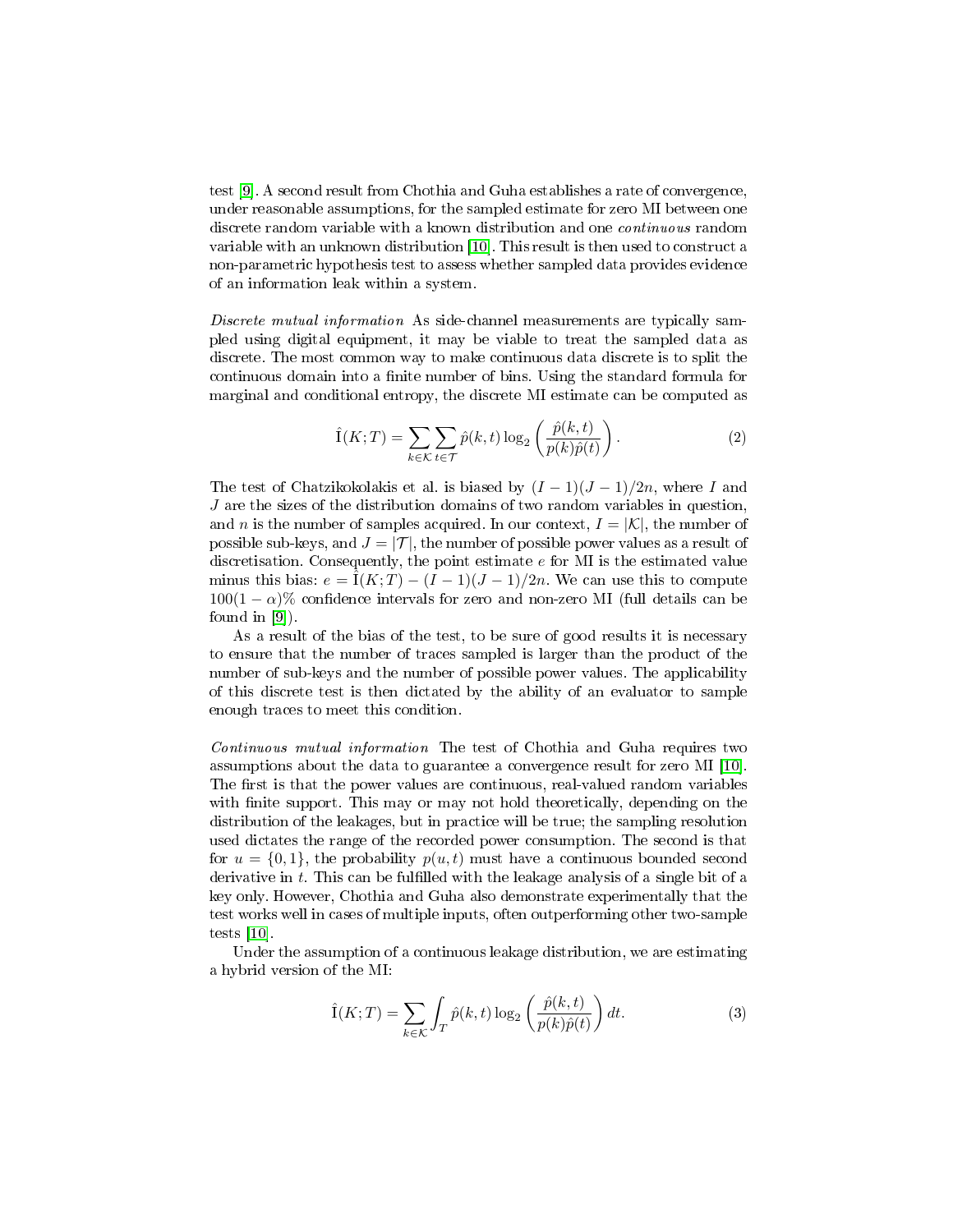To compute this estimate we are required to estimate a conditional probability density function  $Pr{t|k}$  using kernel density estimation. The assumptions underlying the test's convergence result dictate the use of a function such as the Epanechnikov kernel<sup>[4](#page-6-0)</sup> as the chosen kernel function, and a bandwidth function  $\frac{1}{2}$ such as Silverman's [\[25\]](#page-19-10) general purpose bandwidth $^5$  $^5$ .

Using this estimated density function, we can compute an estimate of the MI,  $I(K; T)$ . The following step of the hypothesis test is a permutation stage requiring  $s$  permutations of the sampled data  $T'$ : for each sampled power value, we randomly assign a new sub-key to the value without replacement. The power values contained in each permuted set should now have no relation with the subkeys, and so the MI of the s sets can now be computed  $\hat{I}_1(K; T'_1), \ldots, \hat{I}_s(K; T'_s),$ providing a baseline for zero MI.

An estimated p-value can be computed by computing the percentage of the MI estimates  $\hat{\mathbf{I}}_1, \ldots, \hat{\mathbf{I}}_s$  that have a value greater than the observed point estimate  $\hat{I}(K;T)$ . The suggested number of shuffled estimates to achieve useful baseline results is given to be 100 by Chothia and Guha, but to increase the power of the test and the precision of the estimated p-values a few thousand shuffles may be required.

#### 3 Evaluation methodology

#### 3.1 Comparing detection tests

The most important notion in hypothesis testing is of the quantification and classification of the error involved. The type I error rate  $\alpha$  is defined as the probability of incorrectly rejecting a true null hypothesis, usually termed the significance criterion. Tests are also associated with a type II error rate  $\beta$ : the probability of failing to reject a false null hypothesis. The exact valuation assigned to these error rates is an important factor to balance; typically decreasing one error rate will result in an increase in the other, and the only way to reduce both in tandem is to increase the sample size available to the test. The statistical power of a test is defined as the probability of correctly rejecting a false null hypothesis,  $\pi = 1 - \beta$ . This is the key factor for our detection tests: higher statistical power indicates increased robustness and lessens reliance on large sample sizes.

A common motivation for performing an a priori statistical power analysis<sup>[6](#page-6-2)</sup> is to compute or estimate the minimum sample size required to detect an effect of a given size, or to determine the minimum effect size a test is likely to detect when supplied with a particular sample size. The determination of sample sizes required to achieve acceptable power has two-fold uses: firstly, data acquisition from a cryptographic device is an expensive and time-consuming operation,

<span id="page-6-0"></span><sup>&</sup>lt;sup>4</sup> Epanechikov's kernel function is defined as  $K(u) = 3/4(1 - u^2)_{\chi\{|u| \le 1\}}$ .

<span id="page-6-1"></span> $5 h = 1.06 s_T N^{-1/5}$ , where  $s_T$  is the sample standard deviation of T and N is the number of sampled traces.

<span id="page-6-2"></span> $6$  For further discussion of statistical power analysis, see [\[11\]](#page-18-8).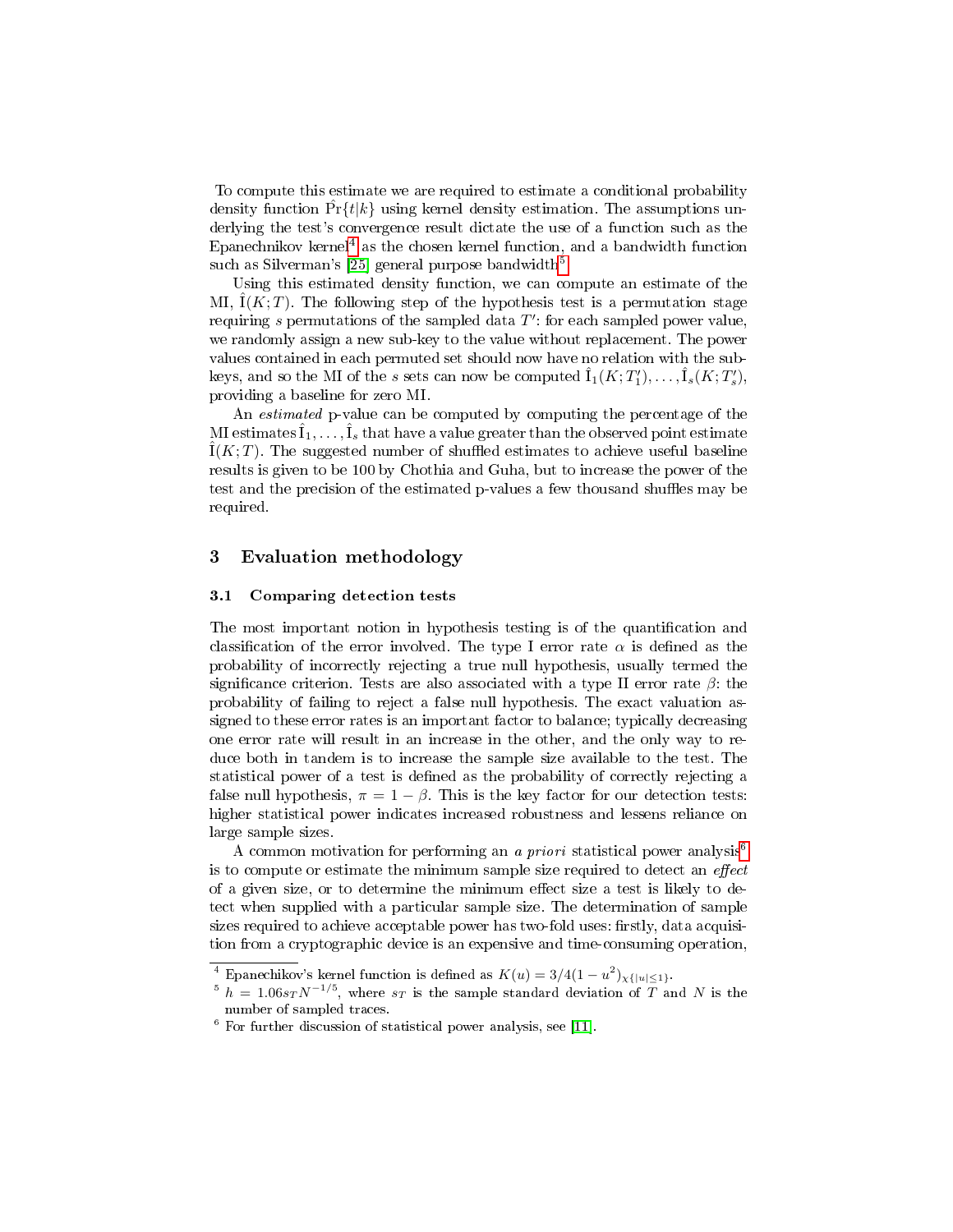and so tests that are less data-hungry are likely to be preferable, and secondly, knowledge of the sample sizes required to detect a particular effect can serve as a guideline for evaluators to determine the number of trace acquisitions sufficient for detecting an information leak.

#### 3.2 Multiple testing

When considering the results of large numbers of simultaneously-computed hypothesis tests, we must take into account that the probability a single test falsely rejects the null hypothesis will increase in proportion with the number of tests computed. A single test computed at significance level  $\alpha = 0.05$  has a 5% chance of incorrectly rejecting the null hypothesis; when conducting a large number of simultaneous tests the probability of a false positive increases. The intuitive solution is to control the overall false rejection rate by selecting a smaller significance level for each test. There are two main classes of procedure: controlling the familywise error rate (FWER) and controlling the false discovery rate (FDR).

Familywise error rate The FWER is defined as the probability of falsely rejecting one or more true null hypotheses (one or more type I errors) across a family of hypothesis tests. The FWER can be controlled, allowing us to bound the number of false null hypothesis rejections we are willing to make—in our device evaluation context this would allow the evaluator to control the probability a device is falsely rejected. FWER controlling procedures are conservative, and typically trade-off FWER for increasing type II error.

False discovery rate Proposed by Benjamini and Hochberg in 2005, the FDR is defined as the *expected* proportion of false positives (false discoveries) within the hypothesis tests that are found to be signicant (all discoveries). Procedures that control the FDR are typically less stringent than FWER-based methods, and have a strong candidacy for situations where test power is important. The Benjamini-Hochberg (BH) procedure is a 'step-up' method that strongly controls the FDR at a rate  $\alpha$  [\[6\]](#page-18-9). Given m simultaneous hypothesis tests, the BH procedure sorts the p-values and selects the largest k such that  $p_k \leq \frac{k}{m}\alpha$ , where all tests with p-values less than or equal to  $p_k$  can be rejected. Many additional FWER and FDR controlling methods exist, e.g. [\[14,](#page-19-11)[15\]](#page-19-12), but are beyond the scope of this paper.

A trade-off with multiplicity corrections that control the FWER is that generally decreasing the FWER results in an increase in type II error. As a consequence the FDR approach may be more suitable if an evaluator is particularly concerned with ensuring that the type II error rate is kept low-that the statistical power remains high. It may also serve a useful purpose by identifying a small candidate set of time points that are *likely* to contain information leakage—the evaluator can then perform further analysis on the set of points, for example by inspecting the effect sizes reported for each of the points, re-sampling additional data and performing new hypothesis tests, or even by trying to attack the points using an appropriate method. We demonstrate an example application of the BH procedure in Section [5.](#page-12-0)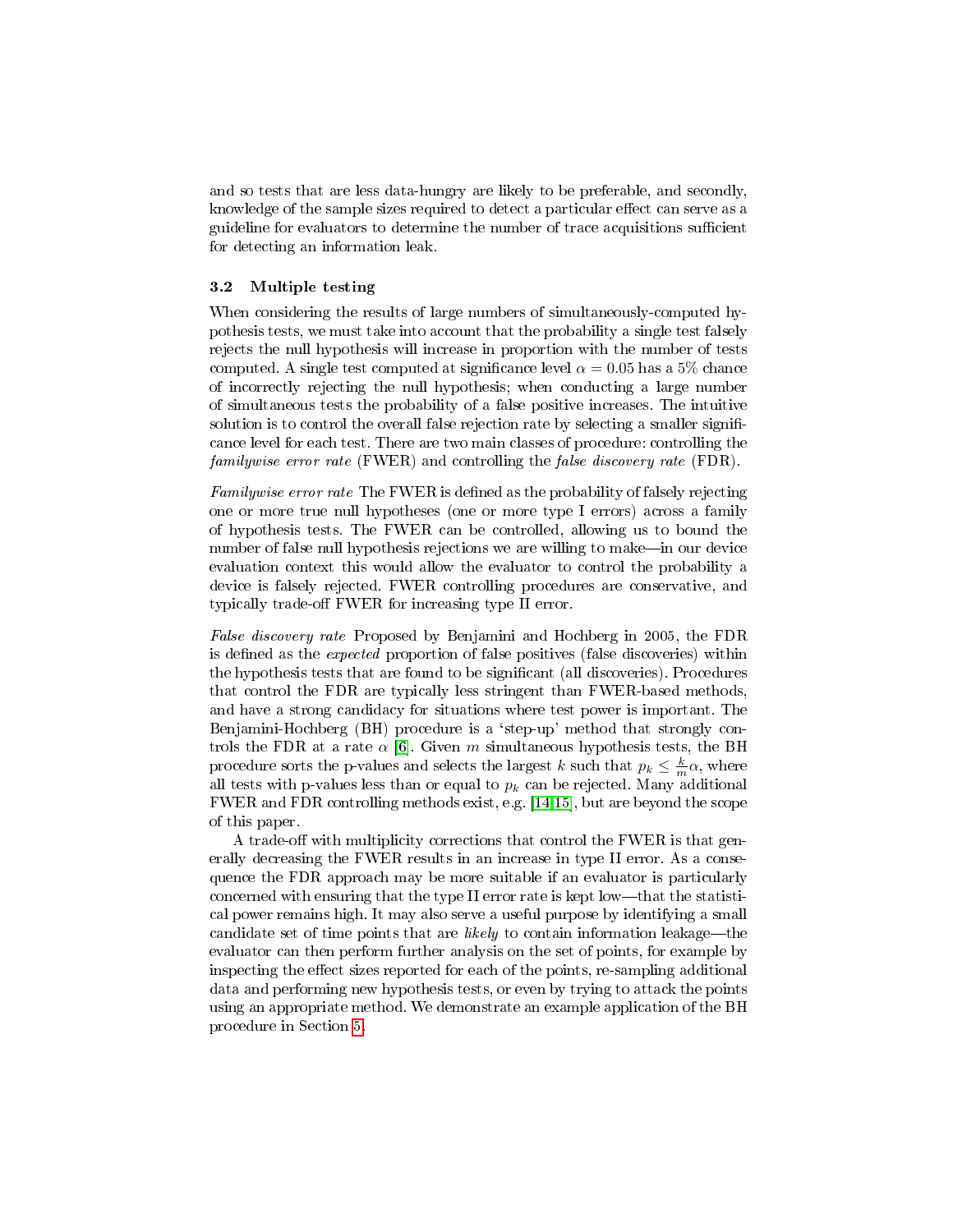#### 3.3 Why perform an a priori power analysis?

Having established the importance of statistical power to our detection tests, the motivation for performing an a *priori* power analysis for our three candidate tests is that it is not possible to make generally true inferences based on practical experiments alone; given that it is only possible to establish the vulnerability of a time point by successfully attacking it, it becomes impossible to establish whether a reported rejection of the null hypothesis is a false positive—in other words, the type II error rate  $\beta$  cannot be estimated—and hence any a posteriori (or post-hoc) power analysis is likely to be misleading.

To be able to perform an a priori statistical power analysis, we need to be able to produce or simulate data, ideally with characteristics as close as possible to those observed in practice, for which we are sure of the presence of information leakage. The most straightforward way to do this is to simulate trace data under the 'standard' DPA model commonly used throughout the existing body of literature, detailed in Section [2.1.](#page-2-0)

#### <span id="page-8-0"></span>4 A priori power analysis

As all of the variables in the standard SCA model outlined in Section [2.1](#page-2-0) have an effect on detection test performance, to perform a useful a *priori* power analysis we defined a variety of leakage scenarios that have relevance to practice, and then estimated the power  $\pi$  of each of the detection tests under many combinations of the different parameters in the SCA model for each scenario. For each leakage scenario, power was estimated under varying sample sizes, noise levels and using two different significance criteria:  $\alpha = 0.05$  and  $\alpha = 0.00001$ . The former provides a general indication of test power with a common level of signicance, and the intention with the latter level of signicance is to gain an understanding of how much statistical power is degraded by the typical tightening of the signicance criteria enforced by multiple testing corrections.

Leakage model We defined five different practically-relevant leakage models  $L$ under which to simulate trace data:

- 1. HAMMING WEIGHT-a standard model under which the device leaks the Hamming weight of the intermediate state;
- 2. WEIGHTED SUM—the device leaks an unevenly weighted sum of the bits of the intermediate state, where the least signicant bit (LSB) dominates with a relative weight of 10, as motivated by [\[5\]](#page-18-10);
- 3. TOGGLE COUNT—the power consumption of hardware implementations has been shown to depend on the number of transitions that occur in the S-Box. The model used here is computed from back-annotated netlists as in [\[19\]](#page-19-13), and creates non-linear leakage distributions;
- 4. ZERO VALUE—for this model we set the power consumption for every nonzero intermediate value to be 1, and for the value zero we set the power consumption to be 0; this will typically produce small amounts of information leakage and should stress the data efficiency of the tests;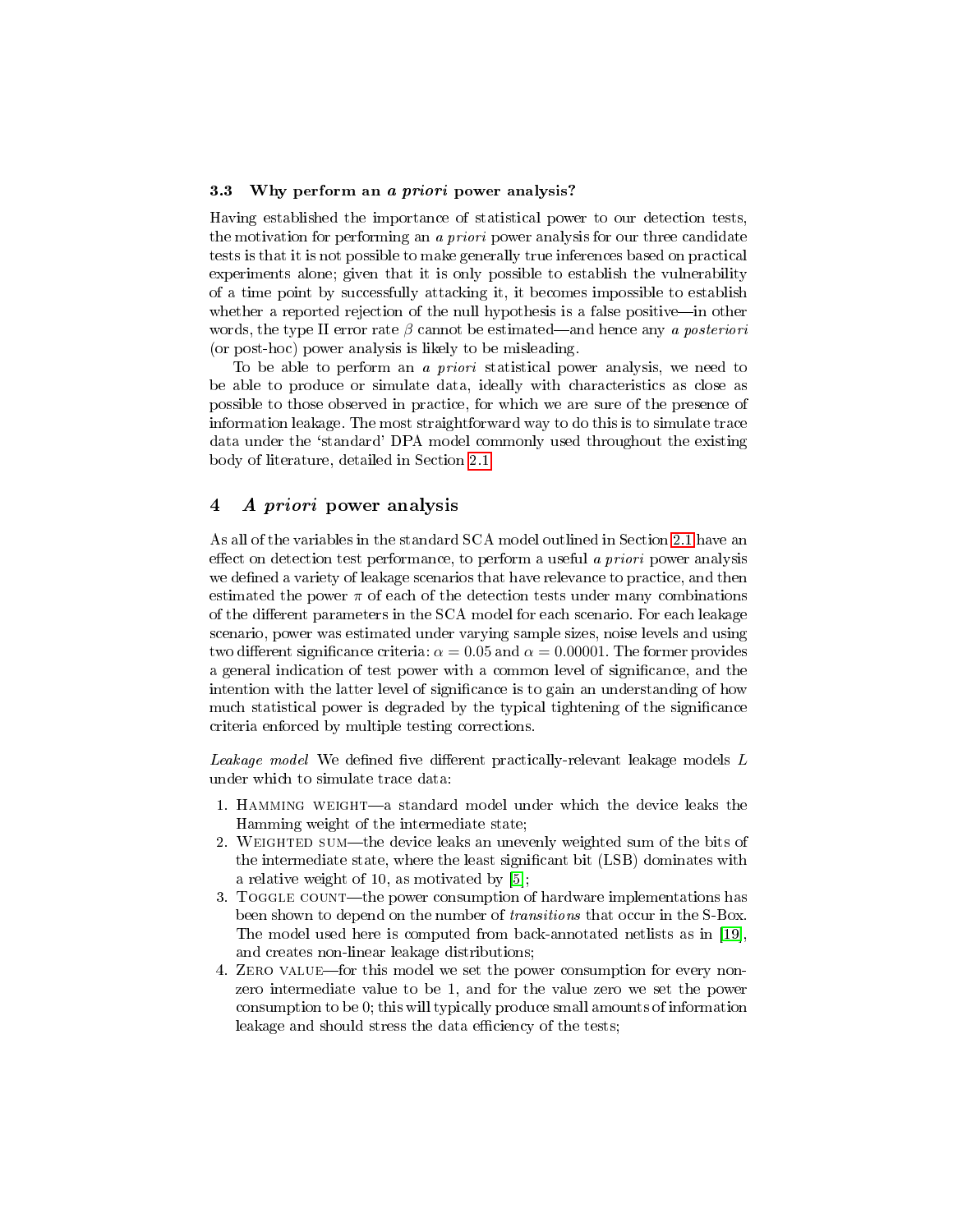5. VARIANCE—the mean of the power consumption does not leak, and the variance of the power consumption follows the distribution given in Maghrebi et al. [\[18\]](#page-19-14). The t-test will not be able to detect any leakage, but the model can be used to evaluate the relative performances of the MI tests.

A statistical power analysis would ideally be performed for each candidate target function; given the limited space available we have focused on the AES. For this comparison we targeted, without loss of generality, the first byte of the key. For each leakage model, we simulated traces under a wide range of signal-tonoise ratios (SNRs), ranging from  $2^{-14}$  to  $2^{12}$ , enabling us to assess the maximum amount of noise a test can overcome when provided with a particular sample size.

Estimation process The estimated power for the test is computed as the fraction of times the test correctly[7](#page-9-0) rejects the null hypothesis for 1, 000 tests run. For the CMI and t-tests we used the significance criterion  $\alpha$  to determine rejection or acceptance, and for the DMI test we checked whether the corrected estimate for the MI was inside the  $100(1 - \alpha)\%$  confidence interval for zero MI.

In the following section we present the results of our a priori statistical power analysis on the five leakage models in terms of the number of samples required to achieve 80% power for each combination of model, SNR and sample size. We performed 1, 000 permutations of the simulated traces for each CMI test, and used the Epanechnikov kernel with Silverman's bandwidth for the kernel density estimation. To enable a fair comparison between the bit and byte level tests, we chose to represent the results for the t-test corresponding to the most leaky bit of the state. Graphs illustrating the number of samples required by each test to achieve 80% power for each leakage model and SNR are shown in Figure [1.](#page-10-0)

Hamming weight We can see that the t-test is the most powerful test in general, as we would expect given the unbiased estimator for the mean values and the Gaussian noise assumption holding true in the model. The CMI test requires slightly more samples to achieve the requisite power in the presence of high noise, and both tests seem to perform equivalently for mid-range and low levels of noise.

The DMI test appears to be significantly less powerful; this is unsurprising given a loss of information from the treatment of continuous data as discrete is to be expected, and we also see that the test struggles to cope with high levels of noise—the lowest SNR for which we could detect an information leak with up to 192,000 samples was  $2^{-3}$ . A closer inspection indicates that this is caused by the bias correction required; the size of the input space for the AES often necessitates a large sample size to minimise the size of the correction to within manageable bounds.

<span id="page-9-0"></span><sup>7</sup> Each of these scenarios contain information leakage; even for the extremely low SNRs, given sufficiently large data an attacker will eventually be able to exploit the leakage, and as a consequence candidate detection tests should, for some level of sample size, be able to consistently detect information leakage.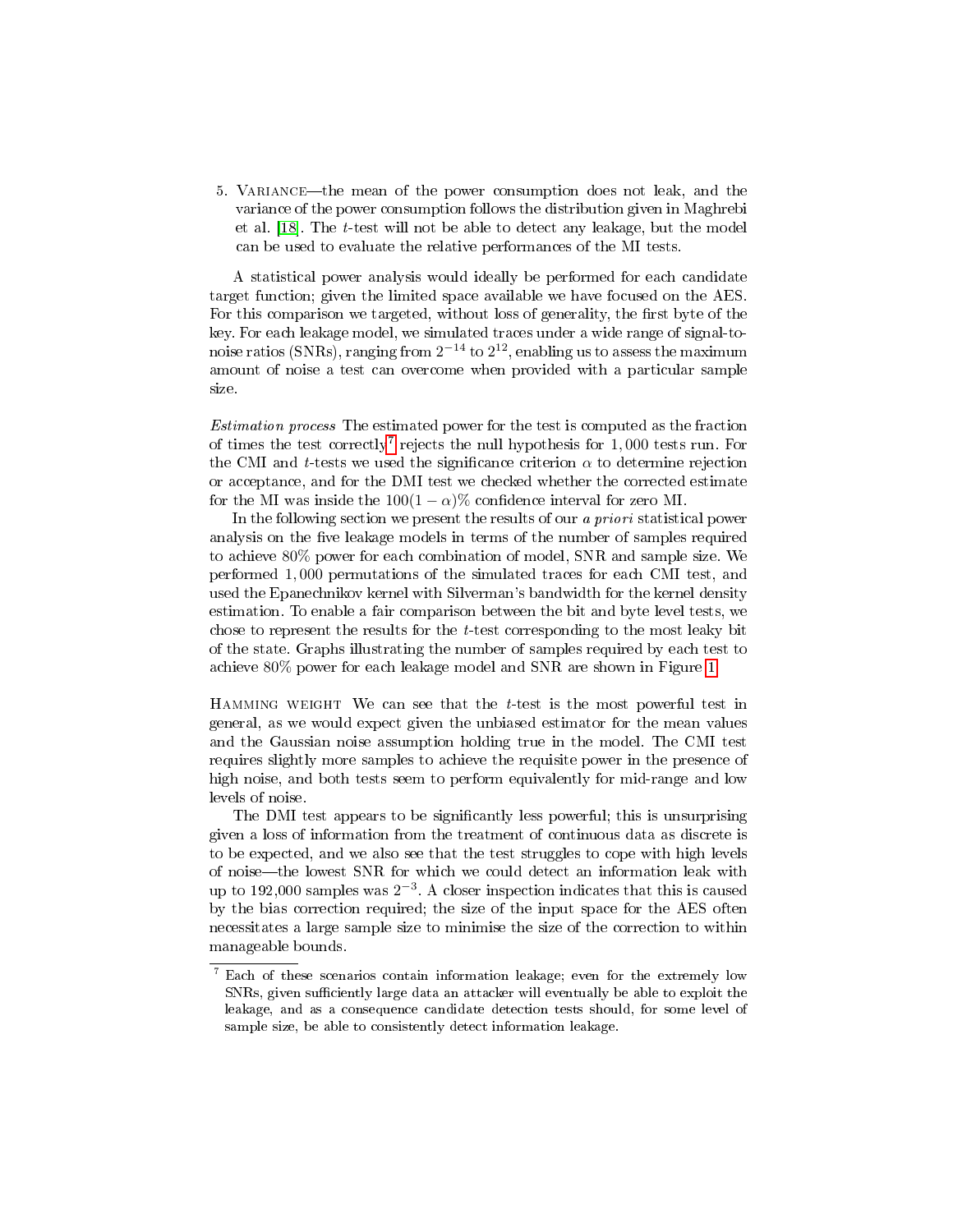<span id="page-10-0"></span>

Fig. 1: Number of samples required for the t-test, CMI and DMI tests to achieve estimated 80% power for a variety of leakage models and SNRs.

The stricter significance criterion  $\alpha = 0.00001$  seems to have a small but noticeable effect on the test power for the CMI and  $t$ -tests. Under the DMI test we see little change in behaviour; the dominant factor influencing power is the bias correction rather than the precise width of the confidence intervals.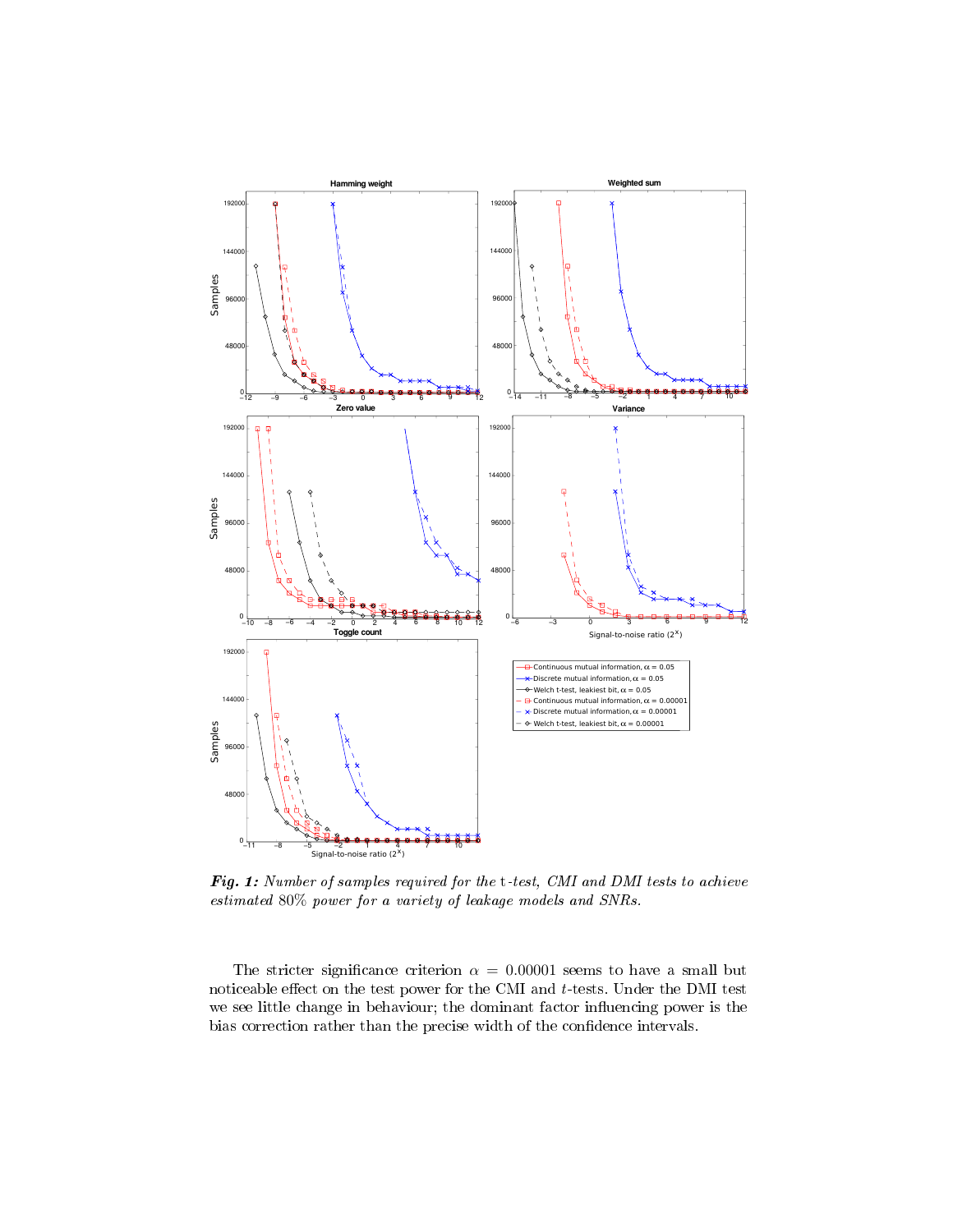WEIGHTED SUM The relative dominance of the LSB in the leakage provides an additional advantage for the t-test and we found as expected that the test achieved its highest power when evaluating this bit. This results in a relative increase in overall power compared to the CMI test than we observed in the Hamming weight scenario and also allows for detection of leakage at lower SNRs. The CMI test seems to exhibit performance consistent with that under the Hamming weight model, and similarly for the DMI test. The effects of the stricter significance criterion are also similar, with noticeable reductions in power observed for each of the tests under the smaller  $\alpha$  values save for the DMI test, where again the bias correction is the predominant factor.

Toggle count An analysis of the underlying true distance of means for the TOGGLE COUNT model indicated that the largest information leakage was contained within the second-least significant bit, which was also twice the leakage in the next most leaky bit. As with the WEIGHTED SUM model, the relative dominance of this bit supplies the t-test with an advantage over the CMI test but in this instance the advantage is by a smaller margin. We can also see that the CMI test appears to be significantly more robust to the stricter significance criterion, outperforming the more sensitive t-test in all of the high noise settings. Here we also see the DMI test exhibiting an increased sensitivity to the significance criterion.

Zero value The size of the information leak present in a noise-free setting for the Zero value model is small relative to those in the other models: the true MI in a noise-free setting is 0.0369 and the true distance-of-means 0.0078. As such it is interesting to note the stronger performance of the CMI test in high noise settings relative to that of the  $t$ -test observed in these results—the additional information on the non-linear dependencies contained in the estimated MI values increases the power of the CMI test whereas the quantity of noise has a stronger effect on the difference-in-means estimated by the  $t$ -test. The low power estimates for the DMI test are consistent with the small size of the information leak in the model coupled with the loss of information in the conversion process of continuous to discrete data.

Variance By design the mean of the power consumption for all sub-key values is equivalent in the Variance model, and so the t-test cannot be applied. As a test for the applicability of the CMI and DMI to situations in which only higherorder moments leak, the CMI test appears to be robust, so that small sample sizes suffice to achieve the requisite power at medium and low noise levels. The true information leakage contained within the variances is strongly affected by the amount of noise in the samples, which explains why both tests soon begin to struggle as the SNR drops below  $2^0$ .

Conclusion The t-test was generally shown by the a priori power analysis to be the most powerful. This is not unexpected: the sample mean is a consistent, unbiased estimator for the population mean and converges quickly to the true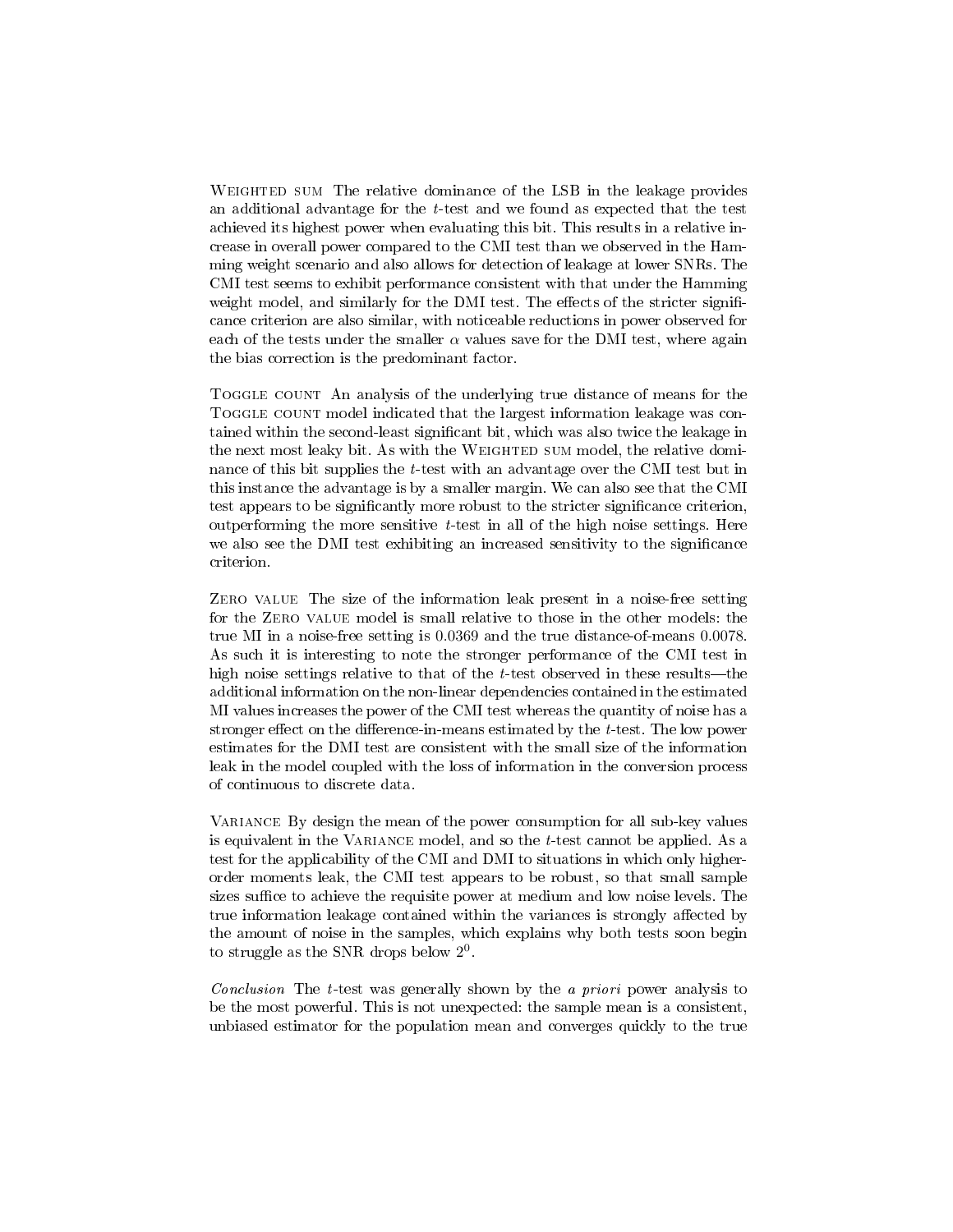value. The performance of the CMI test was close to that of the t-test in all scenarios, indicating that it remains a robust, if slightly inferior alternative in the majority of settings. The DMI test was expected to be less powerful due to the loss of information by the conversion of continuous data to discrete, and this was observed in our analysis; the results indicate that the test is a viable choice only when supplied with large amounts of trace data and only when the SNR is high.

Of note was the superior performance of the CMI test when detecting the small leaks produced by our ZERO VALUE model, particularly in high-noise settings. This suggests that the CMI test may be a better, or safer, choice when applied to devices with these sorts of characteristics. The results obtained under the VARIANCE model indicate that the CMI test is sufficiently robust to handle `tough' leakage scenarios in which the leakage is solely contained in higher moments of the power consumption distribution.

#### <span id="page-12-0"></span>5 Case studies

The *a priori* statistical power analysis is the primary method for comparison of the detection tests. To complement the analysis, and to further explore the effectiveness of multiplicity corrections, in the following section we demonstrate the application of the three detection tests to the evaluation of two cryptographic devices implementing the AES. The first device we analyse is an ARM7 microcontroller implementing the AES in software, with no countermeasures applied. This device would be expected to exhibit significant information leakage in Hamming-weight form, and hence is a good opportunity to analyse the ef ficacy of multiple testing correction procedures. The second device analysed is a Sasebo-R evaluation board manufactured using a 90nm process implementing AES in hardware with a Positive-Prime Reed-Muller (PPRM) based SubBytes operation using single-stage AND-XOR logic [\[21\]](#page-19-15). This second case study is intended to investigate the performance of the detection tests under increasingly complex leakage distributions as well as acting as a further test for the multiplicity corrections.

#### 5.1 ARM7 microcontroller

Our data set contained 32, 000 traces from the device and we chose to evaluate the first key byte for information leakage. For the  $t$ -test we analysed the output of the first SubBytes operation. Figure [2](#page-13-0) illustrates the estimated MI values and  $t$ -test statistics produced by the detection tests ran at a significance level  $\alpha = 0.05$  for each of the 200,000 time points in our traces. For the CMI test we performed 1, 000 permutations of the traces at each time point, and as we found that all 8 of the bits in the intermediate state produced similar information leakage we elected to display the results for the LSB.

At the initial significance level  $\alpha = 0.05$ , the CMI test identified 9,360 time points consistent with information leakage, the discrete test 178, and the t-test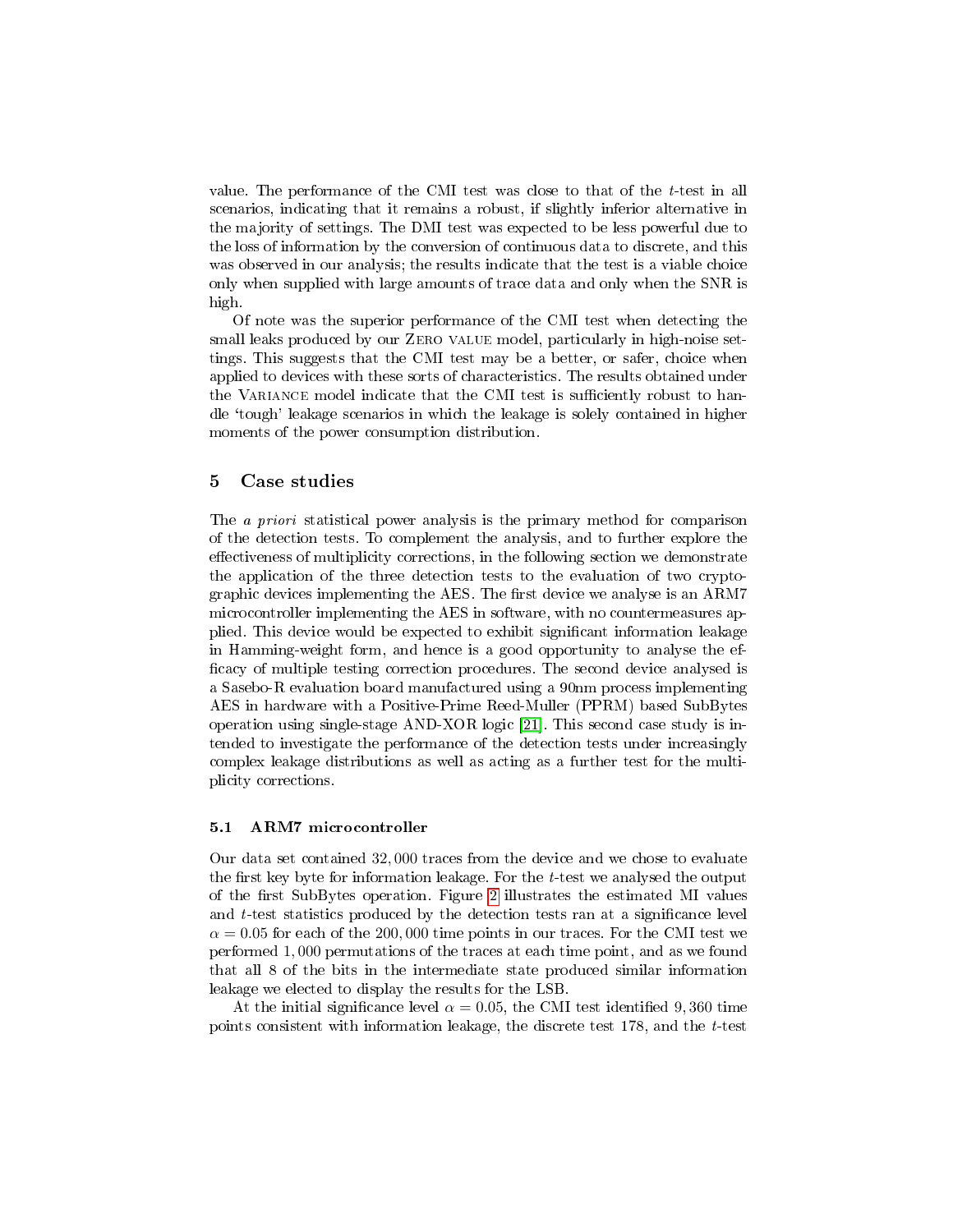<span id="page-13-0"></span>

Fig. 2: Estimated CMI and DMI values and t-test statistics produced using 32,000 traces during an evaluation of an ARM7 microcontroller implementing a software version of the AES.

9, 713. These occur across the full range of the traces, and account for around  $4.8\%$  of the total in the CMI and  $t$ -test cases. Using our prior knowledge of the device we could ascertain that many of these points are likely to be false positives.

To gain an indication of how many of these time points actually contain exploitable leakage, we conducted a battery of attacks on the output of the Sub-Bytes operation on all of the time points using the same set of traces including Brier et al.'s correlation (CPA) [\[7\]](#page-18-6), Gierlichs et al.'s mutual information analysis (MIA) [\[12\]](#page-19-16), both using a Hamming weight power model, and Kocher et al.'s difference of means [\[17\]](#page-19-7). Whilst we have argued that practical results should not be used to perform a *post hoc* power analysis, the results of the DPA attacks can be used to quantify under-performances of the three tests—time points that  $can$ be successfully attacked that are missed by detection tests are indicative of low statistical power given the available sample size. In this regard the only notable false acceptances of time points occurred under the DMI test, with the CMI and t-tests able to spot the vast majority of the vulnerable time points. These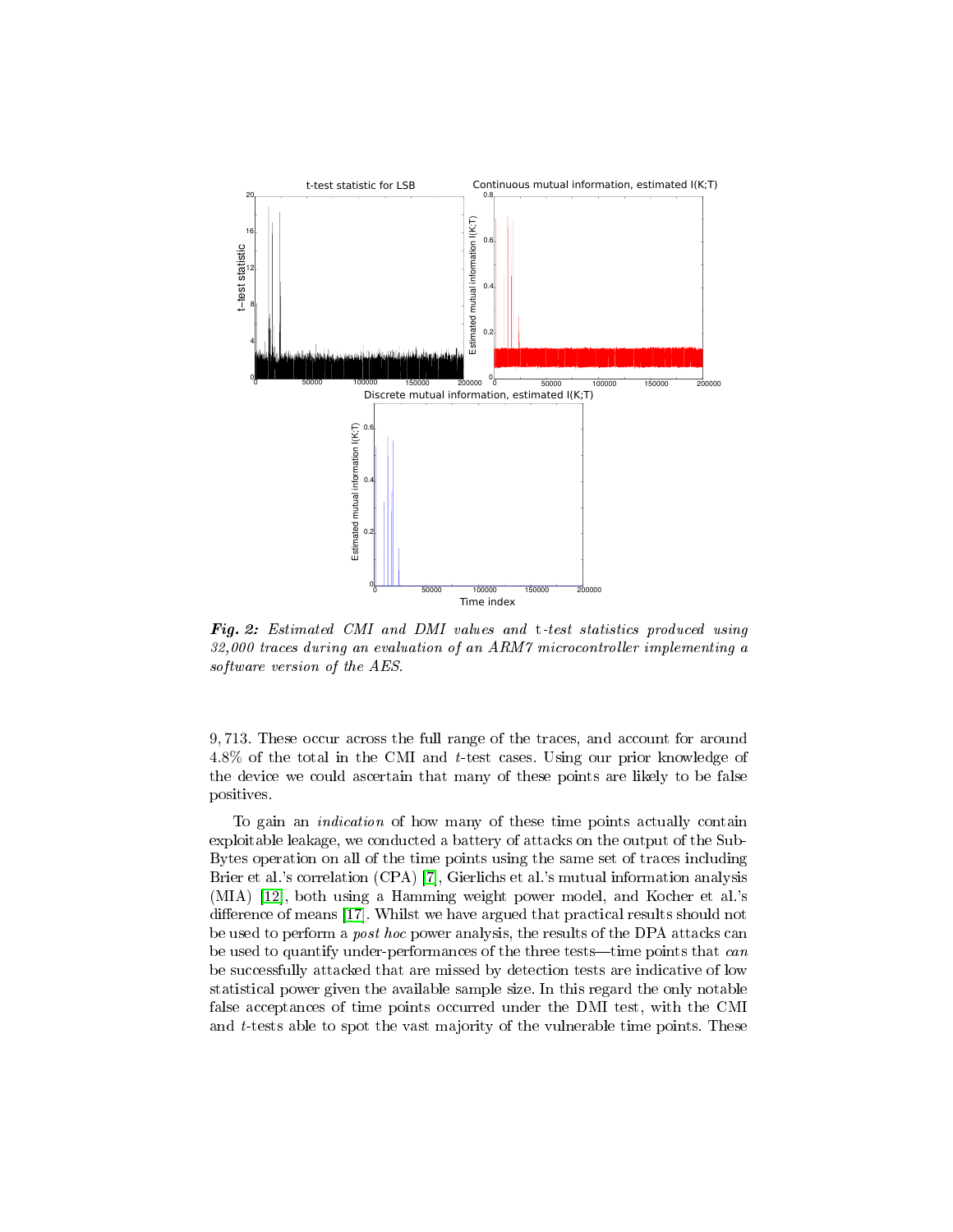results appear to be consistent with those observed under the Hamming-weight scenario in the statistical a priori power analysis.

False discovery rate Applying any correction to the results produced by the DMI test is redundant as the 'raw' results are already highly unlikely to contain falsely rejected null hypotheses. The FDR controlling procedures are likely to be the most successful of the multiple testing corrections for our purposes, so we applied the Benjamini-Hochberg correction to the results produced by the CMI and t-tests, controlling the FDR at the levels 0.05 and 0.5. Using prior knowledge of the device and the results of the DPA attacks we would not expect to observe any information leaked about the first key byte after time 25,000.

The effect of increasing the value of the FDR on the type I error can be observed by the larger number of false positives produced when the FDR is 0.5. The  $t$ -test appears to react more effectively to the corrective procedure, eliminating larger numbers of the false positives previously observed at the time points greater than 25, 000. An inspection of the p-values reported by the CMI test indicates that the number of permutations performed is the proximate cause for the under-performance: the 1, 000 executed do not appear to produce enough precision in the estimated p-values to allow the step-up procedure to differentiate between neighbouring tests. The procedures do not appear to result in a significant rise in type II error—the increase is lessened with the looser  $FDR$  of 0.5, but appears to be slight in both cases. As always, increasing the sample size available would reduce the size of any increase in type II error.

#### 5.2 Hardware AES with PPRM SubBytes implementation

The dataset contained 79, 360 traces from the device at 5 giga-samples per second and we again chose to evaluate the first key byte for information leakage; for the  $t$ -test we analysed the output of the first SubBytes operation. Figure [4](#page-15-0) illustrates the estimated MI values and t-test statistics produced by the detection tests run at a significance level  $\alpha = 0.05$  for each of the 50,000 time points in our traces. The first and last  $10,000$  points are not displayed as they do not correspond to any part of the full AES operation. For the CMI test we increased the number of permutations to 10, 000 per time point in an attempt to gain additional precision on the estimated p-values. Information leakage was found to occur to a varying degree across all 8 bits of the intermediate state when using the  $t$ -test—as such, we have elected to superimpose the results for all of the state bits on a single graph. The DMI test was not able to identify any information leakage.

A visual inspection of the results produced by both the CMI test and t-tests indicate that there are 10 groups of points within the power traces that contain significant amounts of information leakage. As would be expected the shape and scale of the leakages differ: the  $t$ -test is only assessing the SubBytes operation and the leakage of individual bits. We were able to confirm the vulnerability of the device by successfully executing a reduced Bayesian template attack on the intermediate values of the SubBytes operation at the time points the detection tests indicated would be vulnerable. The hardware device exhibits less, but still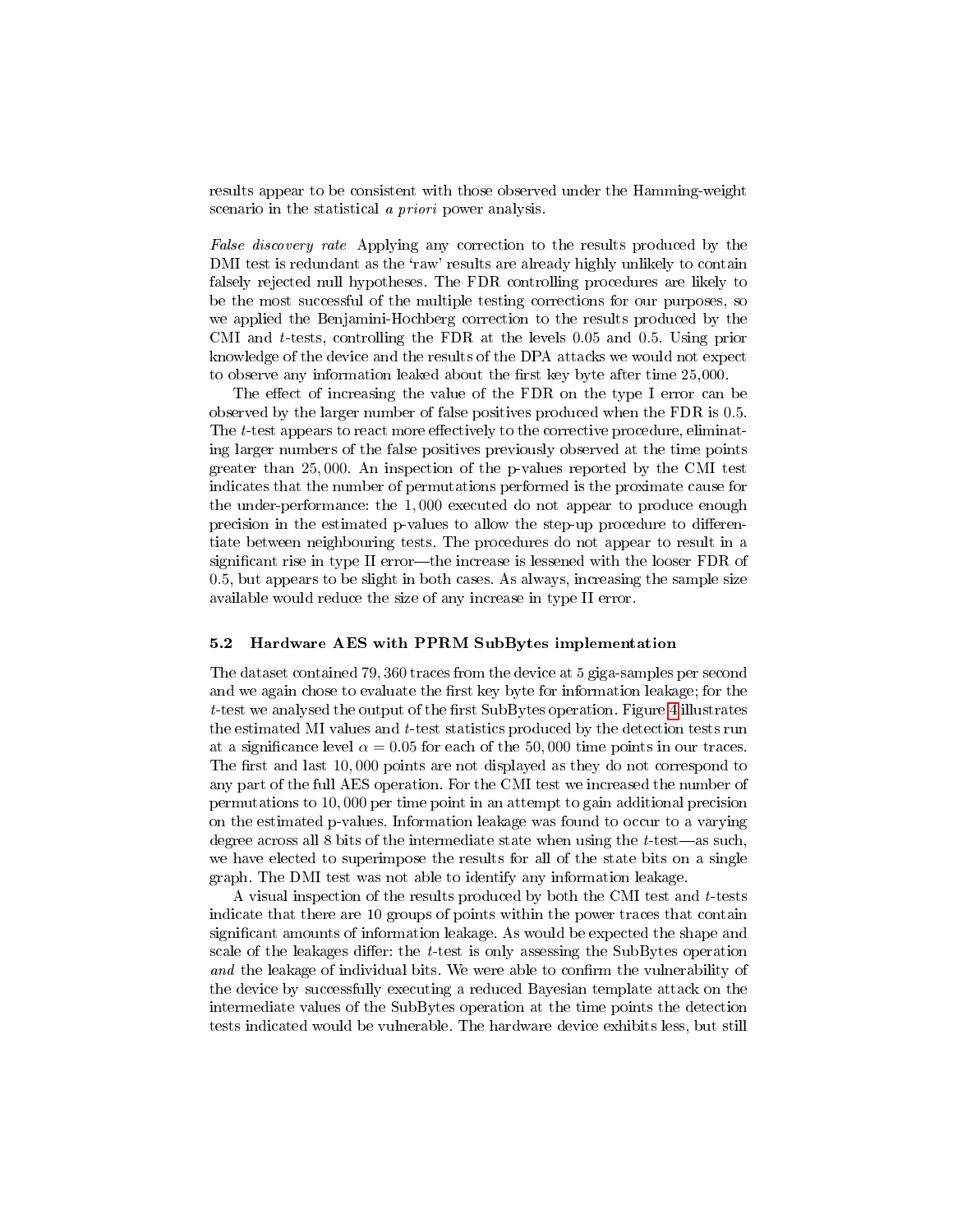

Fig. 3: Plots of the time points consistent with information leakage after applying the Benjamini-Hochberg FDR controlling procedure to the results produced by the t-test and CMI test.

<span id="page-15-0"></span>

**Fig. 4:** Estimated  $\hat{I}(K;T)$  values produced by the CMI test and t-test statistics produced using 79, 360 traces taken from an evaluation of a hardware AES device with the SubBytes operation using Positive-Prime-Reed-Muller (PPRM) logic.

significant leaking behaviour when compared to the ARM7 microcontroller im-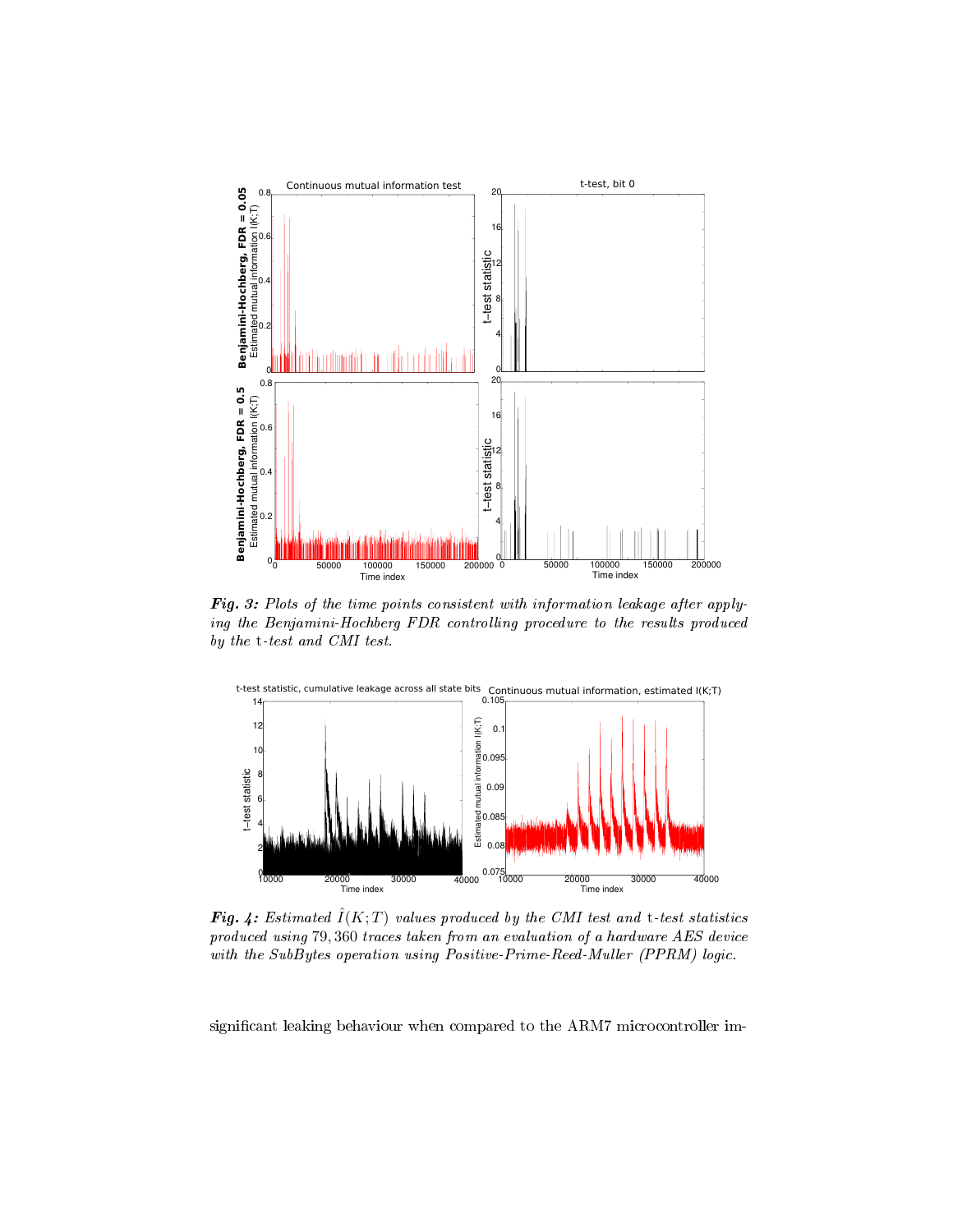plementation, as evidenced by the lower mutual information estimates and the smaller *t*-test statistic scores.

The performance of the CMI and  $t$ -tests appears to be similar. The extra definition in the CMI graph is likely due to the  $t$ -test assessing leakage from the output of the SubBytes operation only. The DMI test could not identify any information leakage, indicating that many more samples would be required to begin to match the power of the CMI and  $t$ -tests.

False discovery rate The Benjamini-Hochberg correction was applied to the results produced by the CMI and t-tests, this time controlling the FDR at the levels 0.05 and 0.005. The previous FDR of 0.5 used in the analysis of the ARM7 device yielded too many clear false rejections of the null hypothesis, possibly due to the smaller number of time points, and as a consequence two stricter criteria were used. Figure [5](#page-17-0) shows the results of applying the two criteria to the results produced by the CMI and  $t$ -test. The effectiveness of the multiplicity corrections is lessened in the hardware device evaluation. The t-test again reacts better to the stricter corrective procedure, eliminating larger numbers of likely false positives. Despite the increase of permutations per time point from 1, 000 to 10, 000 for the CMI test, the effectiveness of the multiplicity correction is again dampened by the lack of precision available in the estimated p-values. It is likely that a different, more complex approach may be required to effectively mitigate the multiplicity problem under the CMI test.

## <span id="page-16-0"></span>6 Computational complexity

If we consider commercial and logistical pressures on the evaluation process then we must also include the computational complexity of the detection tests as a factor in our evaluation. In this regard, the CMI test is particularly expensive. Under reasonable parameters of a data set of 80, 000 traces each consisting of 50, 000 sampled time points, and where the test computes 1, 000 permuted estimates of the MI at each time point, a full run of the detection test on a single key byte necessitates the evaluation of 50 million continuous MI values. If we factor in the cost of finding conditional probability density functions, then we may expect to perform in total  $2.05\times 10^{15}~(\approx 2^{51})$  evaluations of the kernel function used in the density estimation, at a total cost of roughly  $1.64\times10^{16}$  floating point operations.

This presents a significant obstacle; we estimated that our naive single-CPU implementation would take around a month to analyse a device. However the problem is 'embarrassingly parallel' and we implemented the test in parallel form using OpenCL: using two AMD Radeon 7970 GPUs we were able to execute a test with the above parameters in approximately 14 hours; a throughput of 300 GFLOPS. The addition of inexpensive GPUs decreases the running time linearly, ensuring that the CMI test, even with large data set parameters, is feasible to run. By comparison the DMI and  $t$ -tests are efficient; a key byte can be fully assessed for leakage in under 30 minutes.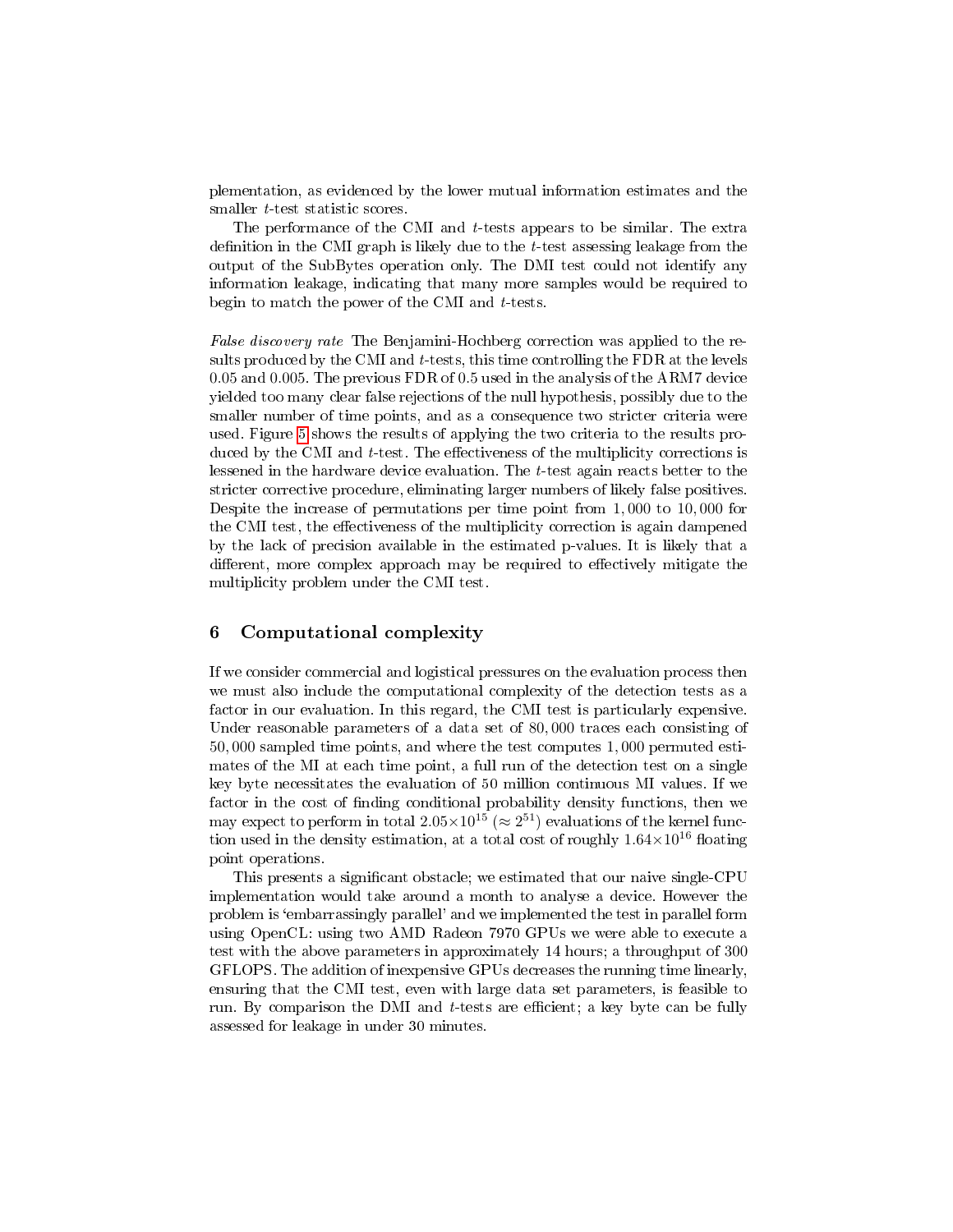<span id="page-17-0"></span>

Fig. 5: Plots of the time points consistent with information leakage after applying the Benjamini-Hochberg FDR controlling procedure at levels 0.05 and 0.005 to the results produced by the t-test and CMI test for the hardware AES implementation.

# 7 Conclusion

Taking the perspective of a 'black-box' evaluation, in which the evaluator may have little knowledge about the leakage characteristics of the device, it would be desirable to select a leakage detection test that is the most generally applicable and that has the best all-round performance. In the majority of our a priori analysis this was, by a small margin, the t-test. However we must also take into account the inherent limitations in the t-test's inability to measure leakage in any moment other than the mean. If an evaluator wished to gain the most coverage over all possible leakage scenarios, then, given the significant under-performance of the discrete version in the a priori analysis, the CMI test is the only viable candidate.

The complexity of the tests is an additional factor to consider. The t-test must be re-run for every bit and every intermediate operation within the algorithm implemented on the device, whereas the CMI and DMI tests need only to be run once per bit or byte of key analysed. At first glance the computational cost of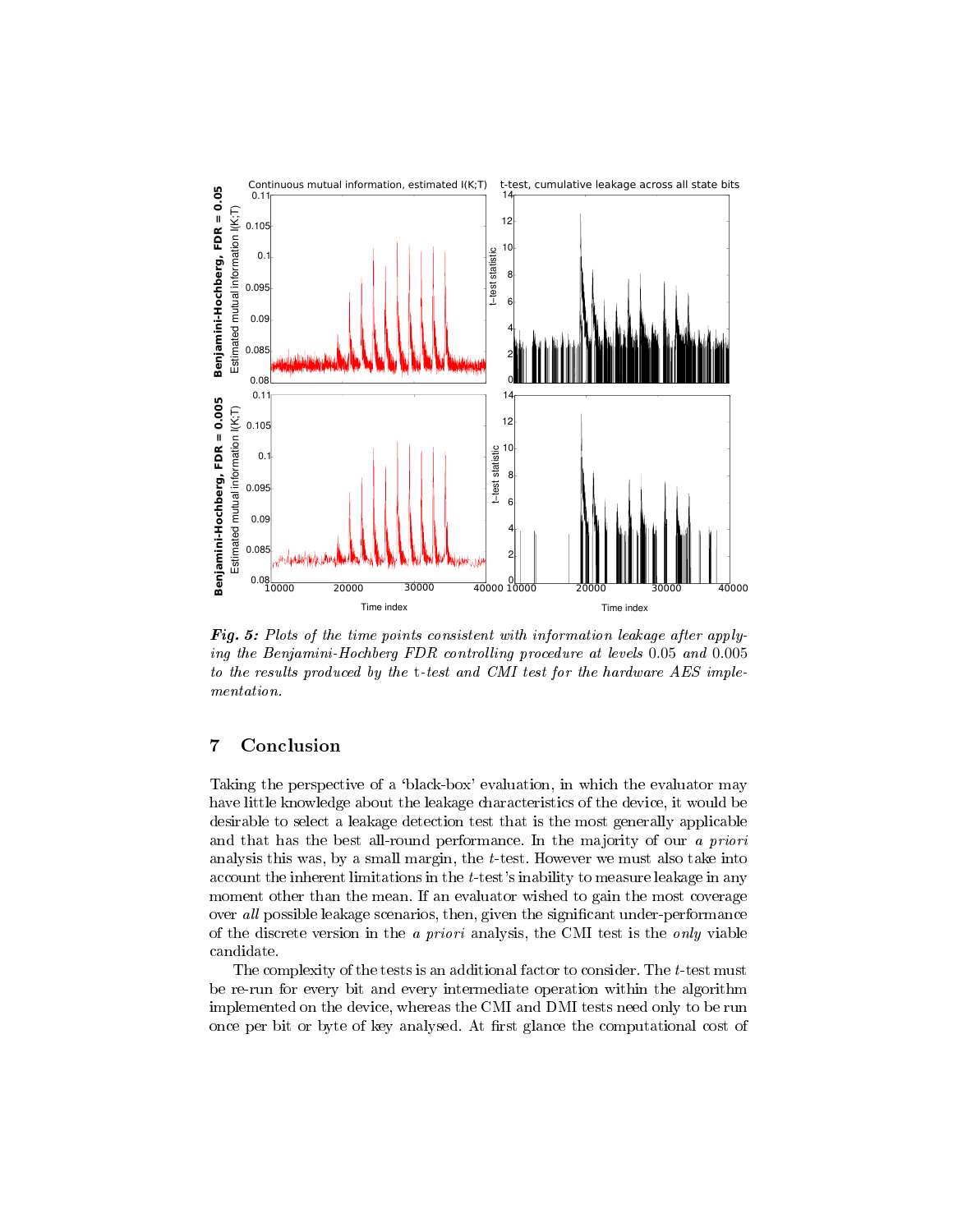the CMI test appears to be prohibitive, but we have demonstrated that using relatively inexpensive GPUs and the inherently parallel nature of the problem, the running time can easily and cheaply be reduced to insignificant levels.

In the absence of any general result that can translate MI, entropy or a difference of means into the trace requirements for an adversary, the interpretation of the results of any standardised detection test becomes heavily reliant on the tools provided by statistics. The large body of work on multiplicity corrections is a rich resource to draw upon, and further research in this area may yield useful results. In addition, a multivariate detection procedure capable of detecting any higher-order information leakage warrants research effort.

Acknowledgements The authors would like to acknowledge the help of the anonymous reviewers whose comments helped to improve the paper. This work has been supported in part by EPSRC via grant EP/I005226/1.

## References

- <span id="page-18-2"></span>1. Agence nationale de la sécurité des systèmes d'information (ANSSI). [http://www.](http://www.ssi.gouv.fr/en/products/certified-products) [ssi.gouv.fr/en/products/certified-products.](http://www.ssi.gouv.fr/en/products/certified-products) Accessed 25 Feb 2013.
- <span id="page-18-1"></span>2. Common Criteria v3.1 Release 4. [http://www.commoncriteriaportal.org/cc/.](http://www.commoncriteriaportal.org/cc/) Accessed 25 Feb 2013.
- <span id="page-18-3"></span>3. Federal Office for Information Security (BSI)—Common Criteria for examination and evaluation of IT security. [https://www.bsi.bund.de/ContentBSI/EN/Topics/](https://www.bsi.bund.de/ContentBSI/EN/Topics/CommonCriteria/commoncriteria.html) [CommonCriteria/commoncriteria.html.](https://www.bsi.bund.de/ContentBSI/EN/Topics/CommonCriteria/commoncriteria.html) Accessed 25 Feb 2013.
- <span id="page-18-0"></span>4. National Institute of Standards and Technology: Non-Invasive Attack Testing Workshop. [http://csrc.nist.gov/news\\_events/](http://csrc.nist.gov/news_events/non-invasive-attack-testing-workshop) [non-invasive-attack-testing-workshop,](http://csrc.nist.gov/news_events/non-invasive-attack-testing-workshop) 2011. Accessed 25 Feb 2013.
- <span id="page-18-10"></span>5. Mehdi-Laurent Akkar, Régis Bevan, Paul Dischamp, and Didier Moyart. Power Analysis, What Is Now Possible... In ASIACRYPT 2000, LNCS, vol. 1976, pp. 489-502, Springer, Heidelberg (2000).
- <span id="page-18-9"></span>6. Yoav Benjamini and Yosef Hochberg. Controlling the False Discovery Rate: A Practical and Powerful Approach to Multiple Testing. Journal of the Royal Statistical Society. Series B (Methodological),  $57(1):289-300$  (1995).
- <span id="page-18-6"></span>7. Eric Brier, Christophe Clavier, and Francis Olivier. Correlation Power Analysis with a Leakage Model. In  $CHES$  2004, LNCS, vol. 3156, pp. 16-29, Springer, Heidelberg (2004).
- <span id="page-18-7"></span>8. Suresh Chari, Josyula R. Rao, and Pankaj Rohatgi. Template Attacks. In CHES 2002, LNCS, vol. 2523, pp. 13-28, Springer, Heidelberg (2002).
- <span id="page-18-5"></span>9. Konstantinos Chatzikokolakis, Tom Chothia, and Apratim Guha. Statistical Measurement of Information Leakage. In TACAS 2010, pp. 390-404, LNCS, vol. 6015, Springer (2010).
- <span id="page-18-4"></span>10. Tom Chothia and Apratim Guha. A Statistical Test for Information Leaks Using Continuous Mutual Information. In CSF, pp. 177-190, IEEE Computer Society (2011).
- <span id="page-18-8"></span>11. Paul D. Ellis. The Essential Guide to Effect Sizes: An Introduction to Statistical Power, Meta-Analysis and the Interpretation of Research Results. Cambridge University Press, United Kingdom (2010).